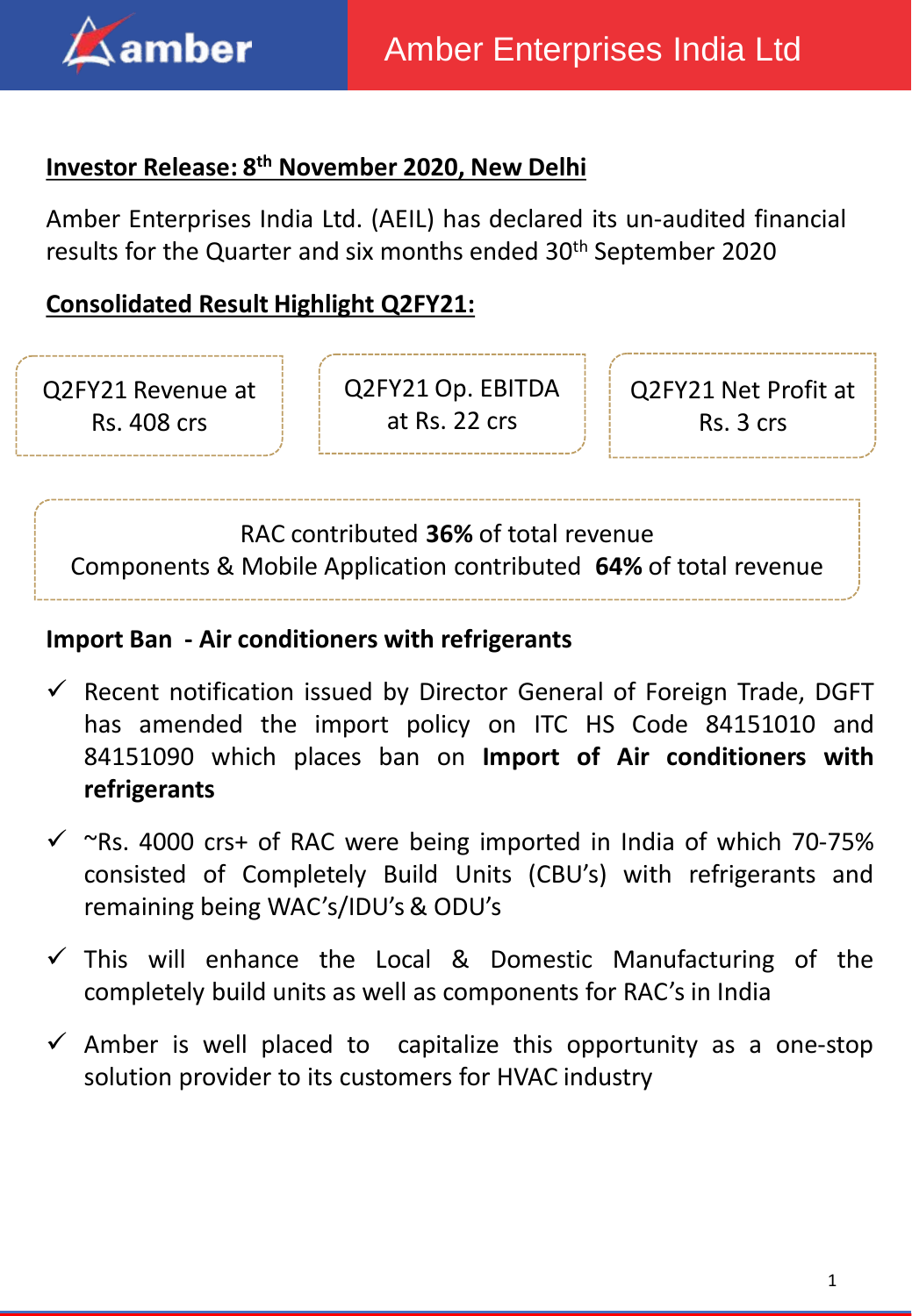

# **Commenting on the results and performance for Q2FY21, Mr. Jasbir Singh, Chairman & CEO of Amber Enterprises India Ltd said:**

*"Room Air Conditioning, Consumer Durable & Electronics industry have witnessed a positive momentum in Q2FY21. The channel inventory levels are back to normalized levels and we should anticipate good growth for H2FY21.*

*In the recent notification by DGFT, Imports of Air Conditioners with Refrigerants have been prohibited. We believe this will open up opportunities for domestic manufacturing as now importing Completely Build Units (CBU's) without refrigerants will be cost ineffective. We believe Amber is well place to capitalize this opportunity as a one stop solution provider to its customers for HVAC industry.*

*To cater to the surge in domestic demand arising from the structural shift, we have successfully completed a QIP of Rs. 400 crs during the quarter.*

*With operational efficiencies and increase in share of component business, we have witnessed an increase in our gross margins.*

*On our Sidwal Business, we are observing a good traction and confident to deliver & maintain a healthy order book going ahead.*

*We have invested in R&D for commercial ACS and we expect to drive fruitive results in the quarters to come.*

*We believe our Strong Balance Sheet, Large Clientele Base and Increased Penetration in the HVAC industry will allow us to command an edge in the market.*

*We also reiterate our confidence to create long-term shareholder value."*